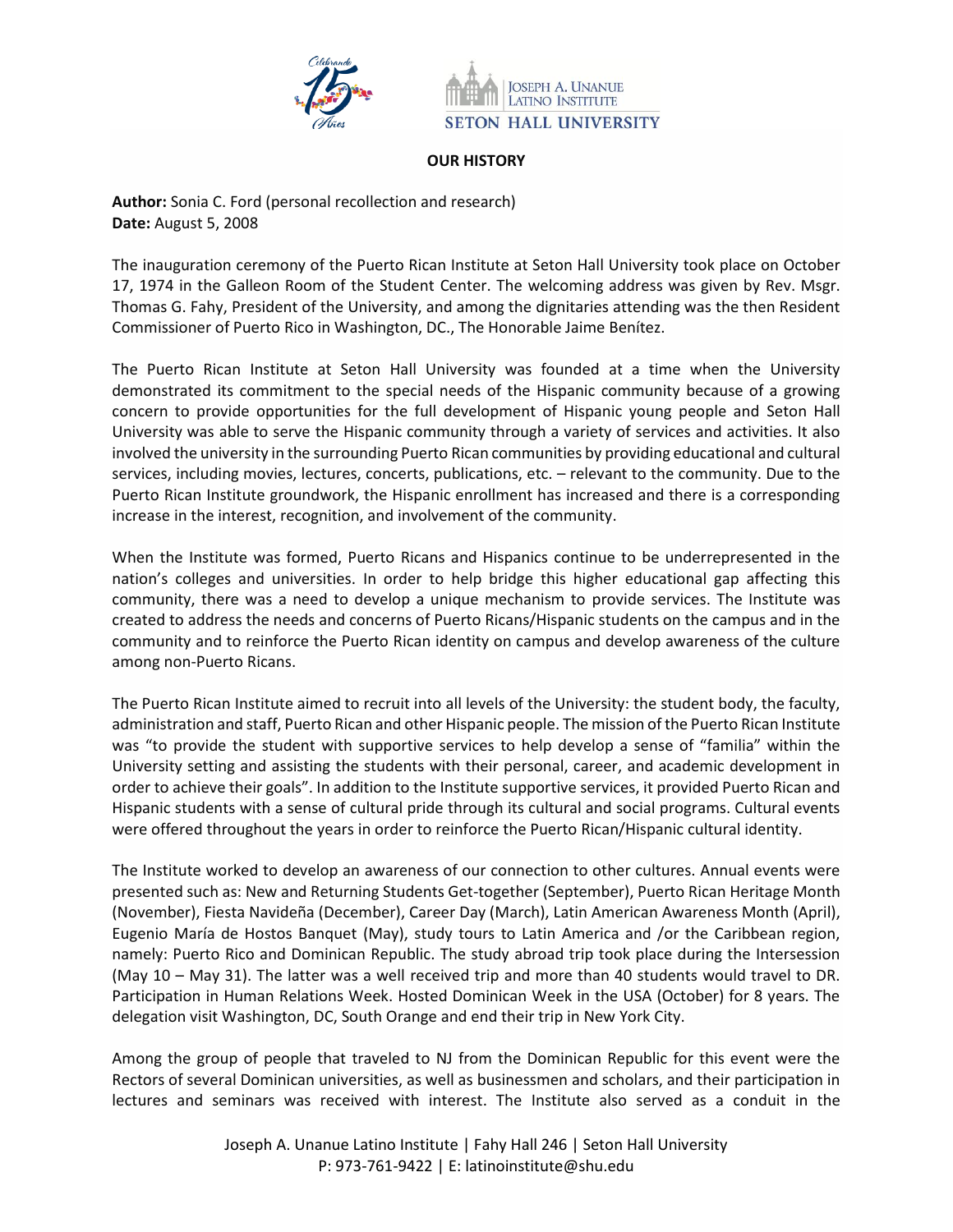



development of sister-state relationship between the Dominican Republic and the State of New Jersey. Throughout the years many programs were presented such as: panel discussions by well known authors in the health profession, such as, Drs. Marylin Aguirre, Carlos Molina, Mark Calderón and Thomas Ortiz on Latino Health in the USA and health issues affecting Latino communities; lecture on "Puerto Rican Migration History and its Influence in the USA" by noted author Dr. Olga Waggenheim; Frankie Negrón a student at SHU and now a well known salsa singer, performed at several events, hosted by the Puerto Rican Institute; the group "Cuatro Cuarenta" (4-40) led by Juan Luis Guerra, a Dominican who has become a well known composer and singer also performed under the auspices of the Puerto Rican Institute.

The Institute also sponsored winter session courses for six years in the Dominican Republic such as "Doing Business in the Caribbean Basin: A Case Study of the Dominican Republic"; "Special Topics in Hispanic Civilization: The Dominican Republic: Cradle of the Americas"; "The Dominican Republic: Its Culture, Literature and Art" "Dominican Biblical and Religious Traditions", for both undergraduate and graduate students, hosted by Universidad APEC. There were lectures by Dominican scholars in their respective field. An exhibition "Fantasy … A Caribbean Dream" by renowned Dominican artist Alberto Ulloa with a colorful display of "El Maestro" paintings brought specially from the Dominican Republic and "Elemental Fossils: Works by Brazilian artist Duda Penteado" both held at the Walsh Library Gallery. There were also debates on Immigration and "Latino" vs. "Hispanic"; the Institute supported the awarding of an honorary degree by SHU to First Lady of Honduras, Mrs. Mary Flakes de Flores for her humanitarian work; presentation by 1990 Pulitzer Prize winner for fiction, Oscar Hijuelos; sponsorship of Latino/Latina Secretaries luncheon; Latino Festival on the Green, both of these two events during Latino/Latina month; readings by Puerto Rican poet, Luis López Nieves; performance of Puerto Rican music by "El Cuatro Project" and la "Plena Dulce"; presentation of bilingual musical "Song of the Simple Truth", the life of Puerto Rican poet Julia Burgos, and play "Venecia" by the Retablo Hispanic Theater at Theater-In-The Round.

The Institute also presented exhibits of Puerto Rican and Latin American artifacts on loan from faculty, staff and students, in the Walsh Gallery window; lectures related to the Vieques situation, the Indians of the Caribbean, Statehood vs. Independence, and the Discovery of Puerto Rico; sponsorship of Puerto Rican students to attend yearly reception held by the Puerto Rican Resident Commissioner in Washington, DC. This reception was held for Puerto Rican students only. There were also yearly trips to El Museo del Barrio, Repertorio Español, The Puerto Rican Traveling Theatre, Broadway shows and NJPAC. Cosponsoring of activities with MLK Scholars, Office of International Programs, Adelante, Japan Week and other campus organizations. All these activities were offered to the entire Seton Hall University community.

Utilizing existing and outside sources, the Institute encouraged courses and seminars that explored the sociological, economic, historical, political and cultural background of the island. Another purpose was to promote bilingual programs staffed by tutor-counselors who assisted students in learning and teaching English as a second language and improving their Spanish language competency and in offering other supportive services.

The Puerto Rican Institute coordinated the student exchange programs between Seton Hall University and Pontificia Universidad Católica de Puerto Rico, Universidad Sagrado Corazón, and Universidad Interamericana, all in Puerto Rico and Universidad APEC in Dominican Republic, for many years. These programs have been an excellent opportunity to study in Puerto Rico and Dominican Republic, and learn first hand about the Puerto Rican and Dominican people, their rich culture, history, language, and wonderful traditions. Students participating in the program register for courses approved by both SHU